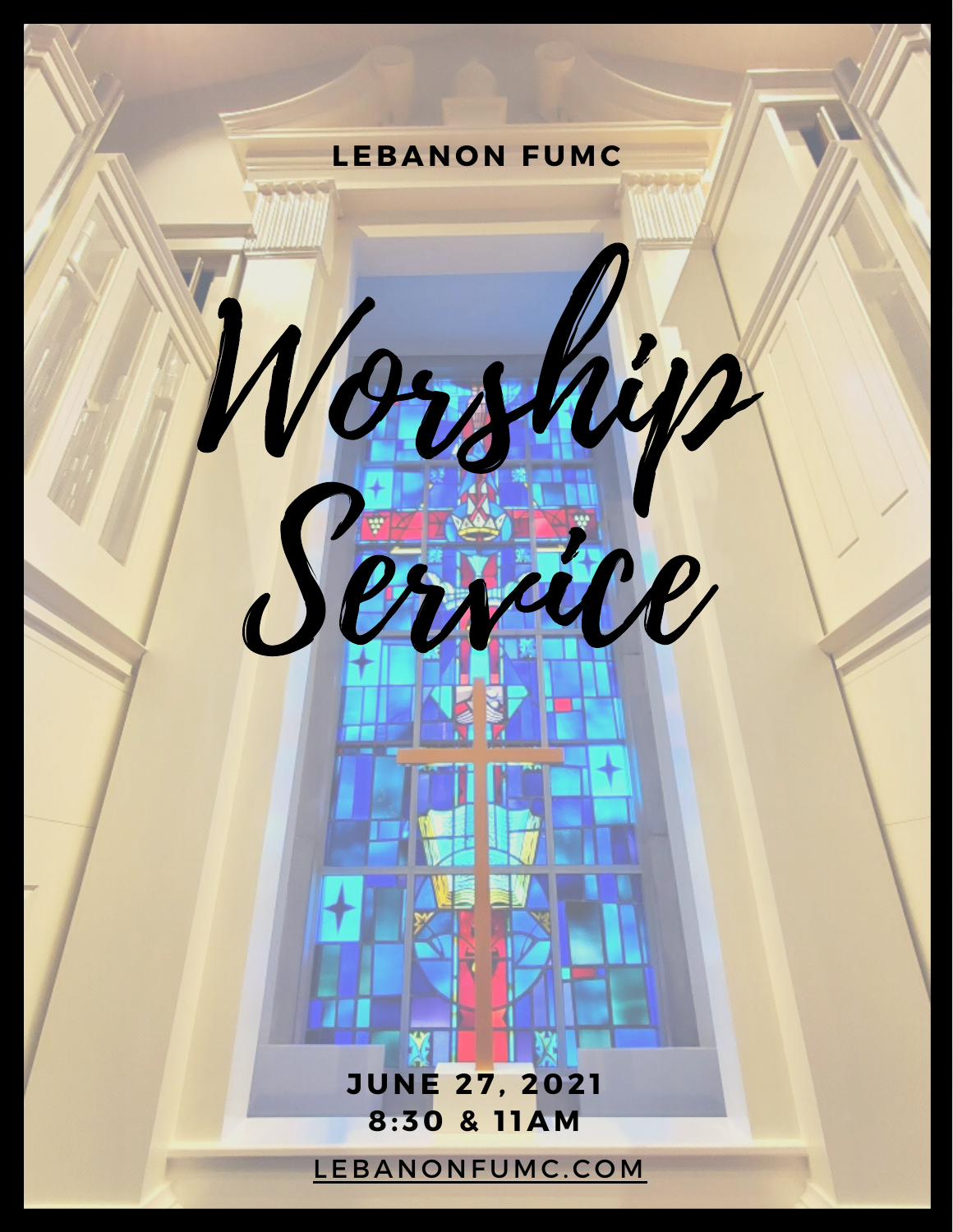Order of Worship

## **GATHERING**

Prelude

Welcome & Announcements \*Call to Worship

"Canon in D" by Johann Pachelbel (1653-1706) Pastor Ryan Bennett

*Leader: Eternal God, whose steadfast love is from everlasting to everlasting, we give you thanks for Pastor Bucky and for his ministry among us.*

People: We celebrate what he means to us, and we commend Kathy and him to you as they enter this season of retirement.

*Leader: Keep us one in your love forever...* People: ...through Jesus Christ our Lord.

\*Processional Hymn \*Passing of the Peace Choral Anthem

"Joyful, Joyful We Adore Thee" UMH 89

"Come Christians, Join to Sing"

#### **PROCLAMATION & RESPONSE**

Children's Moment Choral Anthem Scripture Reading Sermon: My Chosen Family Sermon Response **Offertory** 

Pastor Ryan Bennett "I Can Only Imagine" 1 Corinthians 13 Pastor Bucky Hesson "I Will Rise" "Regrets and Resolutions" by Gary Schocker (1959- ) Pastor Ryan Bennett

Special Presentation

## **SENDING FORTH**

\*Benediction \*Closing Hymn

Pastor Bucky Hesson "Hallelujah Chorus" by George Frederic Handel (1685-1759)

*\*Please stand as you are able, in body or in spirit.*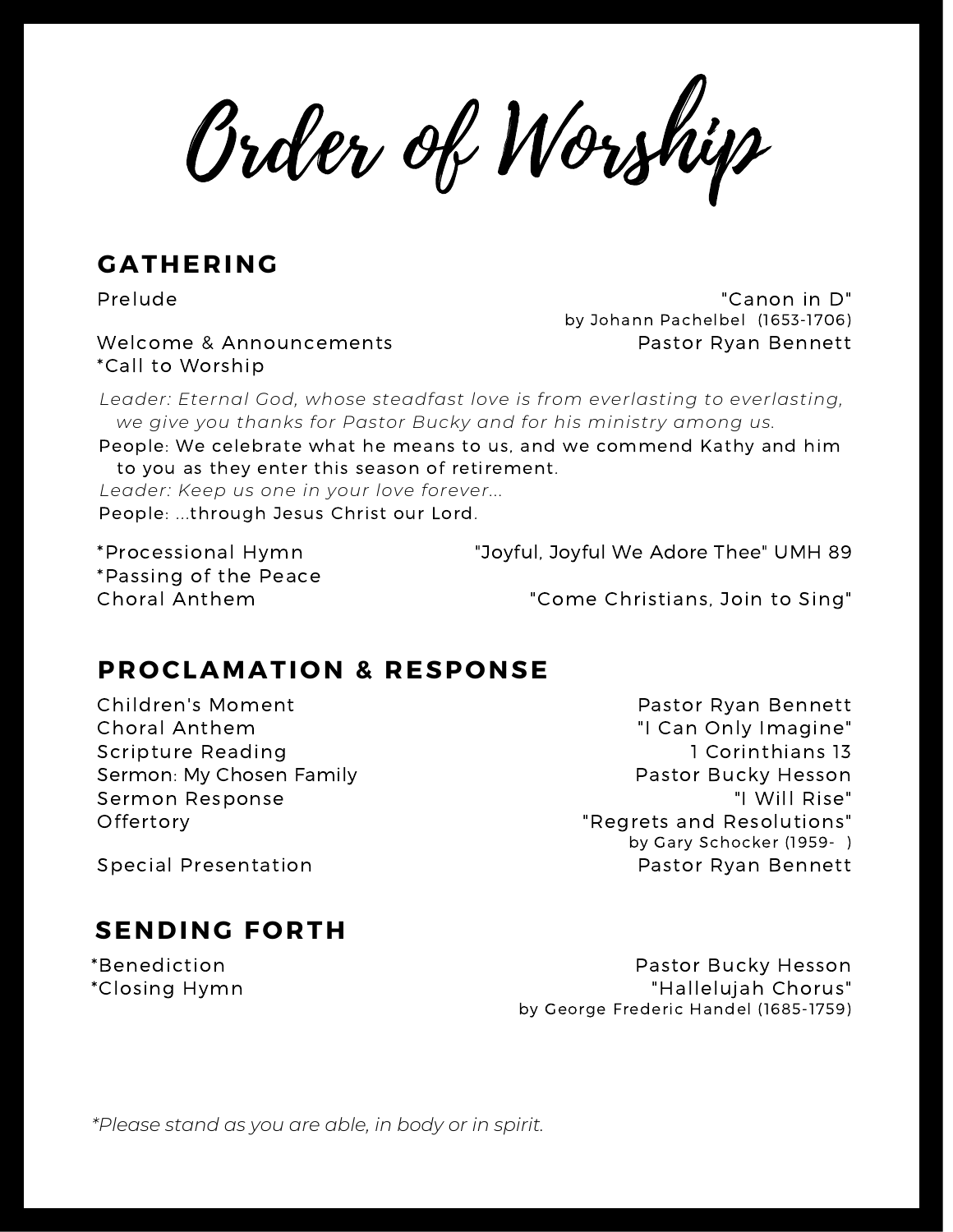Worship Notes

#### **SAFETY PROTOCOLS**

All are welcome to wear masks and socially distance according to your own comfort level. Persons who are fully vaccinated are not required to wear masks or practice social distancing. Persons who are NOT fully vaccinated should continue to wear masks indoors and practice social distancing.

#### **ALTAR FLOWERS ARE PLACED:**

**In memory of Elizabeth & Thomas Gallaher for their birthdays (June 23rd & 25th, 1923) and in honor of Bucky & Kathy Hesson and their ministry to Lebanon FUMC and our community** by the Gallaher family

&

**In honor of Amanda & Chris Crowell's 30th wedding anniversary on June 29th** by their family

Top 5 This Week

**MONDAY, 6/28 AT 6PM, FELLOWSHIP HALL — MARTHA GROUP (UMW)** All women are invited for fellowship and mission opportunities.

#### **WEDNESDAY, 6/30 AT 6PM — YOUTH MYSTERY MEETS**

Bring a friend and meet at the FLC for a mystery excursion FREE of charge!

#### **SATURDAY, 7/3 AT 9AM IN THE FLC — KNITTERS GROUP**

Crafters of all ages are invited to knit, crochet, or just hang out with some fun folks.

#### **MONDAY, 7/5 — OFFICES CLOSED**

Church offices and the FLC will be closed in observance of Independence Day.

#### **SUNDAY, 7/11 — PASTOR STEVE WELCOME RECEPTION**

All are invited to celebrate and welcome Pastor Steve and Heather Boutell during the Sunday School hour in the Fellowship Hall!